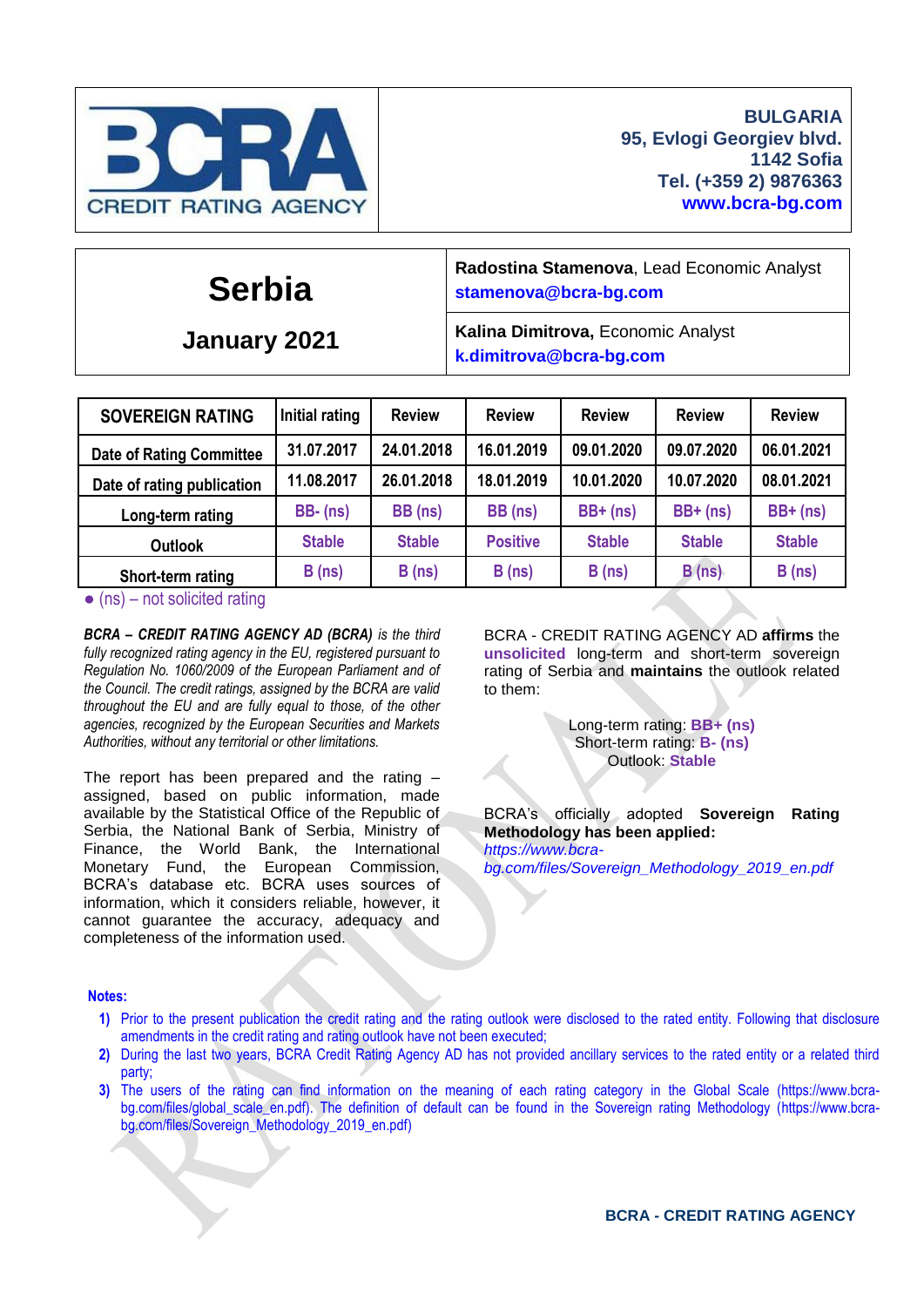

### **tel.: (+359-2) 987 6363 www.bcra-bg.com**

### **Review report:**

The country was in state of emergency from the 15th of March to the 7th of May 2020 declared in response to the COVID-19 outbreak. The initially imposed very tight restrictions have been timely lifted and returned throughout the year.

Despite the pandemic situation, Serbia had a dynamic political life in 2020. Parliamentary and local elections were simultaneously held on the 21st of June 2020. Main opposition parties boycotted the election on the grounds that government control over the media precluded a free and fair election. The landslide of the ruling Serbian Progressive Party resulted in an absolute parliamentary majority for the next mandate and concreting its leading position. Ana Brnabić was elected a Prime Minister for a second consecutive term.

In the very end of the year one of the major infrastructure projects - Balkan Stream gas pipeline, was put into operation. It is connecting the gas transmission networks of Bulgaria and Serbia. Meanwhile, Kosovo's new government abrogated in June the tariffs on Serbian imports enforced in November 2018. This triggered the option for normalisation of the dialogue between the two parties, a prerequisite for the smooth path of the accession process of Serbia, and the signing in mid-2020 the Serbia and Kosovo economic normalisation agreements in the presence of the President of the United States Donald Trump. The EU accession is a main strategic goal for Serbia, as the country has opened 18 out of 35 negotiations chapters so far, of which two chapters have been provisionally closed.



### **Figure 1: Contributions to GDP growth: 2015 – I-IX 2020**

The COVID-19 outbreak hit the Serbian **economy**  just after two years of strong investment-led GDP expansion. Despite the first pandemic effects, Serbia's GDP registered a robust annual growth of 5.1% in the first quarter of 2020, but measures taken to limit the spread of the pandemic took their toll on economic activity in the following months. As a result, real GDP fell by 0.9% YoY on average for the first three quarters of 2020, driven by both the contraction in domestic demand as well as by the negative contribution of net exports. Affected by lockdown restrictions and decline in confidence, households' final consumption annually decreased by 2.2%, whereas government consumption expanded by 6.1%, partially offsetting the overall contraction. Gross fixed capital formation fell by 3.1% YoY as high uncertainty and shrinking demand weighed on private investment decisions. Concurrently, Serbian exports of goods and services decreased by 8.9% in real terms, due to weak external demand and supply chain disruptions, while imports also decreased but at a somewhat slower rate of 7.5%, thus, net exports dragged down the GDP growth.

**Figure 2: Contributions to GVA growth: 2015 – I-IX 2020**



*Source: SORS*

Observed from the **production side**, gross value added (GVA) declined by 0.9% on average in the first nine months of 2020, driven by the large negative contribution of the service sector. Many service activities were put at a standstill during the lockdown, but the downturn was particularly hard in trade, transport and tourism subsectors, as well as arts and entertainment, while positive dynamics in IT, financial, and public services partly limited the output drop within the sector. Whilst industrial production decreased only slightly – by 0.1% YoY, the solid pace of construction activity was interrupted in Q2 2020 and the sector recorded an average decline of 4.4% for the first nine months of

### 2 **BCRA - CREDIT RATING AGENCY**

*Source: SORS*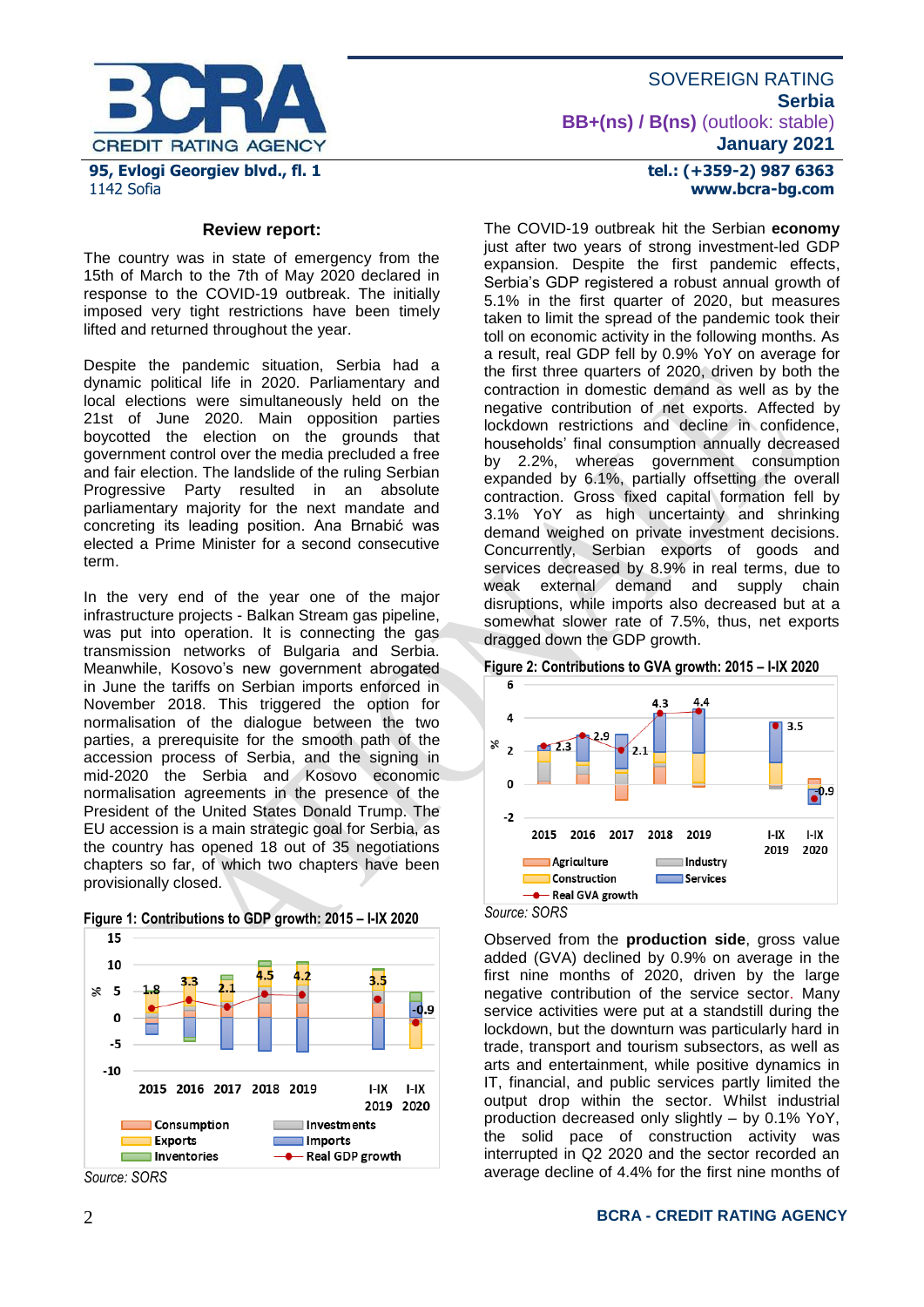

the year, also adding a negative contribution to the overall GVA growth. By contrast, there was an increase in agricultural production thanks to favourable weather conditions.

Economic results surprised on the upside owning to the sizeable and prompt support package which prevented a deeper contraction in 2020. With the lockdown measures relaxed, the economic activity has begun to revive in the summer months, but the strong second wave of infections and the reintroduction of containment measures have put the recovery on hold. In its latest autumn economic forecast, the EC projects that the Serbian economy will contract only moderately - by 1.8% in 2020, while a recovery to pre-crisis output and growth levels is foreseen for 2021. Serbia is facing a much milder contraction than in other European countries, however, the pace of recovery is yet uncertain to predict, as it will be shaped by the pandemic evolution and the economic dynamics in country's main trading partners.

Serbia trades most actively with the EU member states, among which Germany and Italy are the most important **trade** partners. Therefore, a more prolonged contraction of economic activity in these countries will have a significant adverse effect on Serbian exports. In the first nine months of 2020, nominal exports of goods decreased by 6.1% YoY, mainly due to falling exports of basic metals, machinery, and transport equipment. In parallel, imports declined by 4.8% driven by lower imports of raw materials and lower oil price.



*Source: NBS*

Serbia's **current account** deficit peaked at 6.9% of GDP in 2019, being mainly a result of a higher trade deficit. In January – September 2020, the current account deficit improved to EUR 1 714 mln, from EUR 2 014 mln in the same prior-year period. The negative balance on trade in goods increased

### **tel.: (+359-2) 987 6363 www.bcra-bg.com**

only marginally by 0.8%, while the surplus in services expanded by 17.8% on an annual basis. The current account balance improvement also reflected the primary income deficit which decreased by 36.7% amid lower outflows of investment income. In the opposite direction, the secondary income surplus fell by 12.6%, due to lower labour remittances.

Over the past five years, negative current account balances have been more than fully financed from steady inflows of **foreign direct investment,** which continued in 2020 despite the unfavourable global investment sentiments related to the pandemic. In the first nine months of 2020, the net inflow of FDI amounted to EUR 1 728 mln, annually decreasing by 33.1% compared to last year's record-high level. Improvements in the business and investment climate were anticipated in the World Bank's **Doing Business Report** for 2020, in which Serbia has advanced four positions - now ranking 44th out of 190 countries.





*Source: NBS*

<u>.</u>

As of end-September 2020, **gross external debt** stood at EUR 30 722 mln (66.4% of GDP<sup>1</sup> ), increasing by EUR 2 469 mln against the end of 2019, in which EUR 1 288 mln accounted for the increase in public debt. In terms of remaining maturity, the relative share of short-term debt in total external debt slightly increased to 20.7%, However, the resilience to external shocks remains bolstered by a secure level of **foreign reserves**, covering about 6 months' worth of the country's imports or 205.2% of short-term external debt.

Reflecting the considerable fall in global oil prices and the negative effects of coronavirus on domestic demand, annual CPI **inflation** rapidly decelerated

 $<sup>1</sup>$  The GDP ratio is calculated using the sum of nominal GDP in</sup> the four preceding quarters.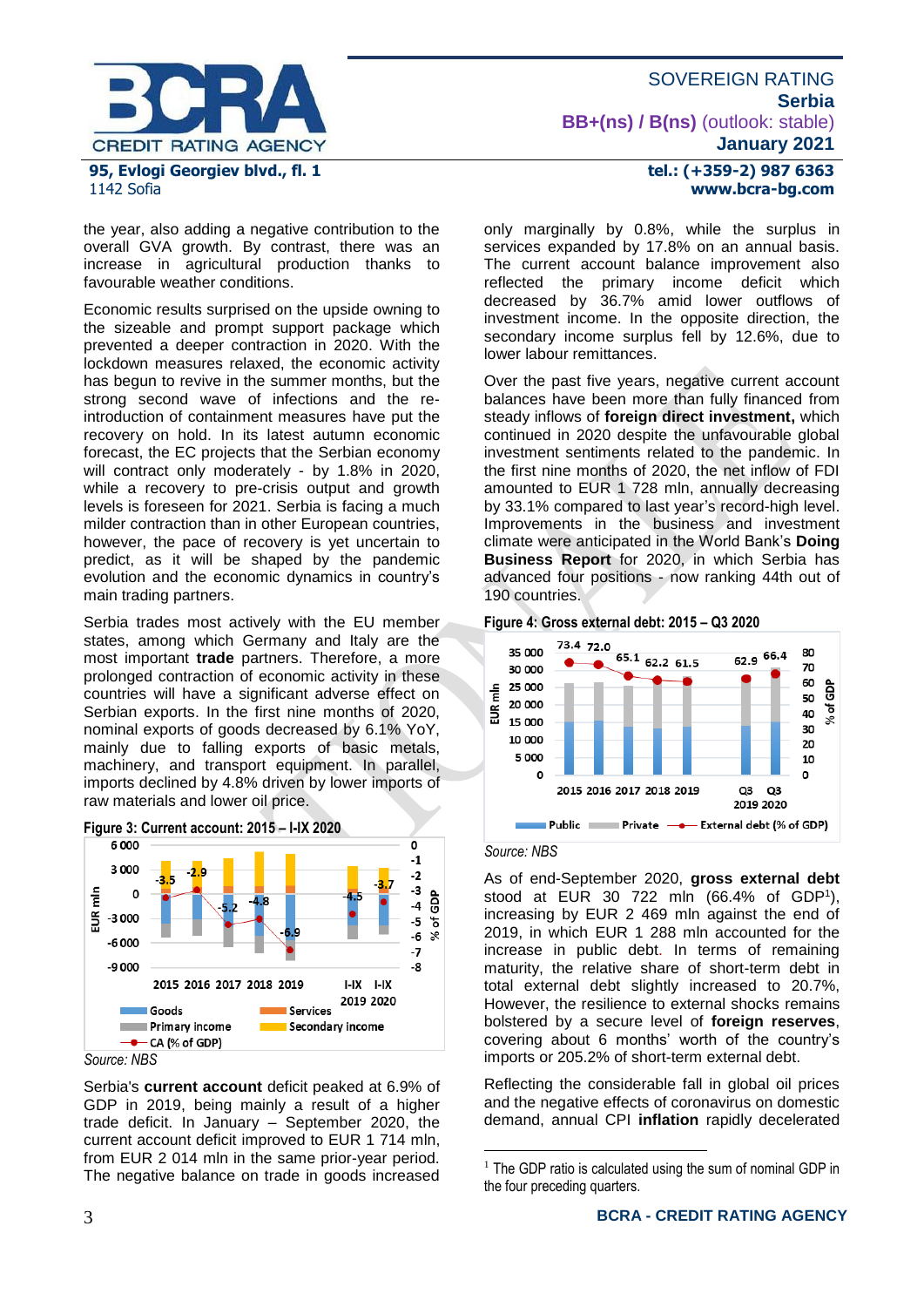

#### 1142 Sofia

to 0.6% in May 2020, before returning within the target band  $(3\% \pm 1.5 \text{ p.p.})$  in June and is set to reaccelerate somewhat in 2021 and 2022 in line with the economic recovery.

**Figure 5: CPI – annual rate of change: I 2017– XI 2020**



*Source: SORS*

In parallel, the **dinar** has remained broadly stable against the euro, despite the heightened uncertainty in the international financial market, while the NBS has continued its practice of intervening in the foreign exchange market to smooth excessive short-term volatility.

**Labour market** conditions continued to gradually improve in 2019, helped by the growing economy and strong FDI, and the unemployment rate decreased to 10.4%. In the first three quarters of 2020, it remained below 10% (9.0% in Q3 2020). Annual employment losses were reported in the industry and agriculture sectors while construction and services contributed positively to employment dynamics.

The anti-crisis economic packages of the Serbian government implemented broad-based income support measures counter to the restrictions imposed on economic activity. Health sector wage increaseс and bonuses; wage subsidies of the regulatory minimum for all SME employees and entrepreneurs, and of ½ net minimum wage for employees in large private companies have been provided. In the first nine months of 2020, net monthly **wages** saw new 9.4% growth in nominal terms after their acceleration by 10.6% in 2019.

**GDP per capita** in Serbia (EUR 6 620 in 2019) is, however, much lower than the EU-average (EUR 32 020) and below the measure in neighbouring states like Bulgaria, Romania, and Croatia, which hold the last places among the EU-members. Measured by purchasing power parity, GDP per capita accounted for 40.6% of the EU-average as of 2019.

Prudent **fiscal stance** since 2015 has created ample space to cushion the economic and social effects of the COVID-19 shock. Faced with crisis,

# SOVEREIGN RATING **Serbia BB+(ns) / B(ns)** (outlook: stable) **January 2021**

### **tel.: (+359-2) 987 6363 www.bcra-bg.com**

the government deployed a prompt policy response - a large package of support measures in a total amount of about 12.5% of GDP. Direct budgetary measures include higher healthcare spending, wage subsidies, deferred tax payments, cash transfers and one-off payments. Besides, the government has provided a state guarantee scheme (about 5% of GDP) to support SMEs through bank loans and the Development Fund.





Revenues shortfalls and increased expenditures for the support package implementation will deteriorate sharply the general government deficit in 2020. In the first eleven months of the year, total budget revenues fell by 1.5% YoY, in which tax revenues declined by 0.8% due to losses in proceeds from income taxes and social contributions, while nontax revenues went down by 6.5%. Concurrently, public expenditures rose by 18.4%, mainly driven by higher current spending for subsidies, wages and purchases of goods and services, but public investment expanded as well. As a result, the general government budget recorded a deficit of EUR 3 004 mln (6.4% of GDP projected) at the end of November 2020, which represents a major slippage compared to the surplus of EUR 387 mln (0.8% of GDP) recorded in the same prior-year period.

The full-year budget deficit in 2020 is expected to reach 8.9% of GDP, while a deficit of 0.5% of GDP was envisaged by the original budget. This is by far the highest fiscal deficit Serbia has ever recorded, but the slippage is justified because in the absence of measures the economic fallout would be much more severe. We believe that the budgetary consolidation will resume back in 2021 in line with the projected recovery and the expiration of most of the support measures. The government's budget plan for 2021 envisages a deficit of about 3% of GDP, based on a forecast for 6% GDP growth. This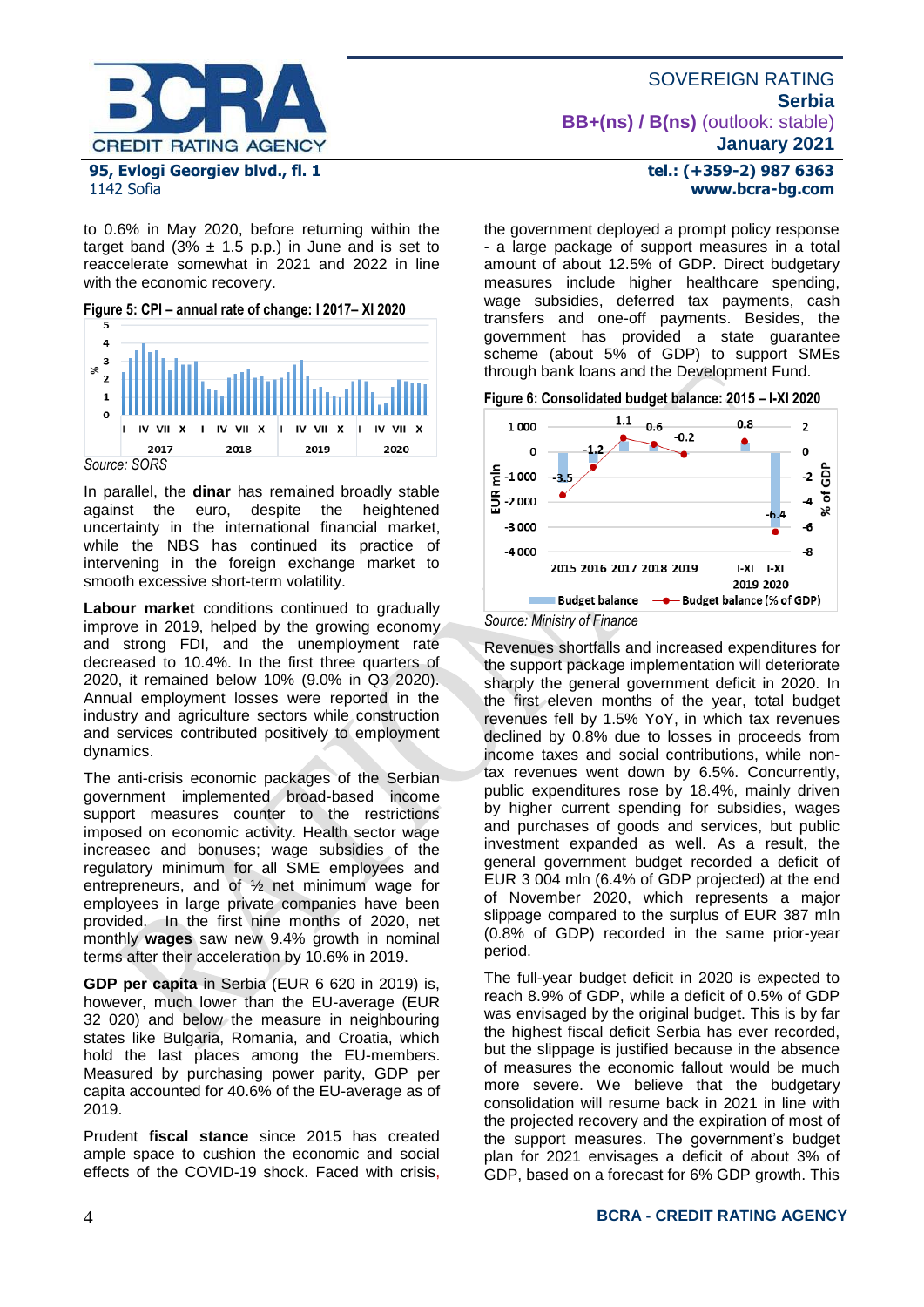

1142 Sofia

is an appropriate target, however, it may not materialise in case of a slower rebound, as the budgetary revenues would be largely affected by the dynamics of overall economic activity.

**Figure 7: General government debt: 2015 – XI 2020**



*Source: Ministry of Finance*

Thanks to fiscal discipline and cautious debt management, Serbia's **government debt**-to-GDP ratio has followed a firm downward path prior to the pandemic, falling from 71.2% in 2015 to 52.9% of GDP at the end of 2019, but heightened financing needs and negative GDP growth have reversed the trend in 2020. In the first eleven months of 2020, the general government debt stock picked up by EUR 2 689 mln to EUR 27 044 mln or 57.6% of GDP projected. The country has successfully tapped the foreign markets this year, proving that it is still enjoying the trust of international investors. In May 2020, the Serbian government raised EUR 2 bln from a seven-year Eurobond, yielding at 3.375%. Amidst strong investor interest, a ten-year Eurobond worth USD 1.2 bln was issued in November, most of which will be used for the early redemption of the more expensive Eurobond from 2011.

**Figure 8: Currency structure of Central Government Debt as of end-November 2020**



*Source: Ministry of Finance*

Despite the recent increase, government debt is expected to resume a clear downward trajectory in 2021, while vulnerabilities are mitigated by the improved **debt structure**. The interest rate risk

# **tel.: (+359-2) 987 6363 www.bcra-bg.com**

remains relatively low, given the small share of the public debt contracted at variable rates (13.8%). Besides, the extension of the average maturity of outstanding debt, as well as lower borrowing costs have decreased the refinancing risk. However, the still high share of foreign currency-denominated debt (69.8% of total central government debt) represents a risk as it could inflate the public debt level in case of unfavourable exchange rate movements of the dinar.

The **monetary policy** has proved appropriate in recent years, and it stays so during the current crisis. The NBS kept cutting the key policy rate – from 2.25% by the end of 2019 to 1.00% a year later. The monetary easing has been designed to mitigate the negative effects of the crisis and support economic recovery while inflationary pressures remained low. Although the system is excessively liquid, the NBS has supplied additional liquidity (dinar and FX) to provide its smooth functioning, including establishing a repo line agreement with the ECB for up to EUR 1 billion.

The **banking system** has strengthened its fundamentals and resilience to shocks over recent years. Domestic deposits maintain a steady upward trend proving that the system becomes more trusted. The credit growth of the non-financial sector was robust in 2018-19 and accelerated in both segments – households and companies during the first three quarters of 2020. Monetary measures addressing the corona crisis (including loans under the governmental Guarantee Scheme) induced an enhanced dinarisation in the banking system along with the increased money supply and asset growth.

The NPL ratio shrank to barely 3.4% as of Q3 2020, down by 1.2 pp. on an annual basis. The banking system has stayed sound in securing financial stability and favourable financing conditions remaining profitable (ROA of 1.4%; ROE of 8.2%) and well capitalised (CAR reaching 22.4% as of end-September 2020). Yet, it is going to face the consequences from business and individuals' hardship and debt payments moratoria on their 2020 performance, as the initial 3-months moratorium ending June 2020 was followed by another one taking place in August-September. In addition, other specified groups of bank debtors hit by the COVID-19 pandemic was given other payment reliefs at the year's end.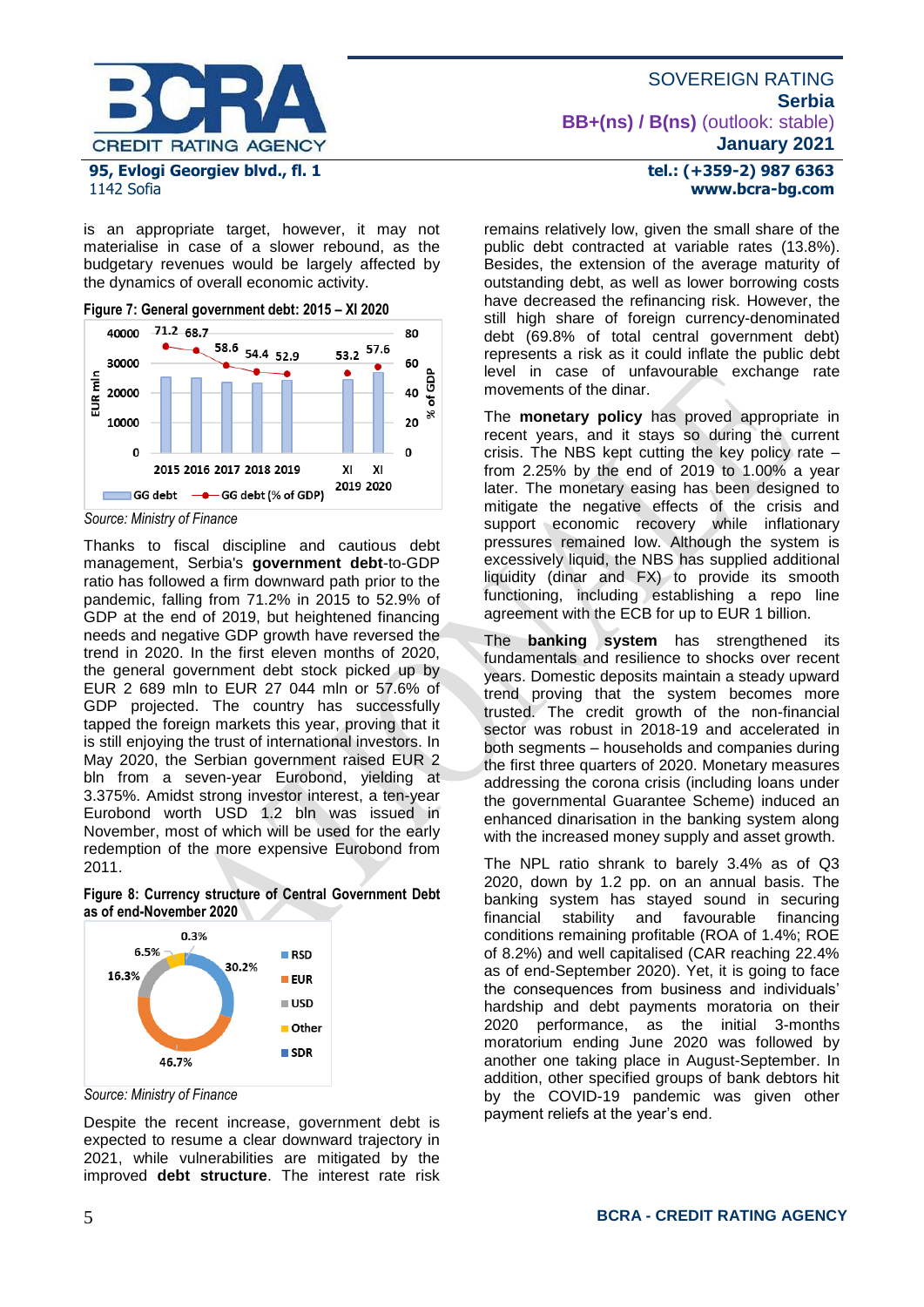

**tel.: (+359-2) 987 6363 www.bcra-bg.com** 

#### **Outlook:**

The **stable outlook** of the Sovereign Rating of Serbia reflects the opinion that risks are broadly balanced. The COVID-19 pandemic had an adverse impact on the economic activity in 2020, but a firm recovery is expected in 2021. Serbia faces the crisis in a much better position than a decade ago as track record of prudent policy mix has created fiscal space to cushion the economic and social effects of the pandemic. Amid increasing financing needs, the government debt picked up to about 60% in GDP, but should resume on a downward trajectory in 2021. In addition, external vulnerabilities are mitigated by a comfortable level of foreign exchange reserves and resilient FDI inflows.

**Positive pressures** on the Sovereign Rating and the Outlook may arise in case of:

- Implementation of important structural reforms, raising economy's growth potential;
- Stronger than anticipated fiscal results;
- Sustained reduction in external imbalances;

**Negative pressures** on the Sovereign Rating and the Outlook may arise in case of:

- Continued fiscal loosening, leading to a rapid increase of public debt;
- Intensification in external imbalances and capital outflows related to sudden shift in investors' sentiment and risk aversion;
- Diminishing foreign reserve buffer.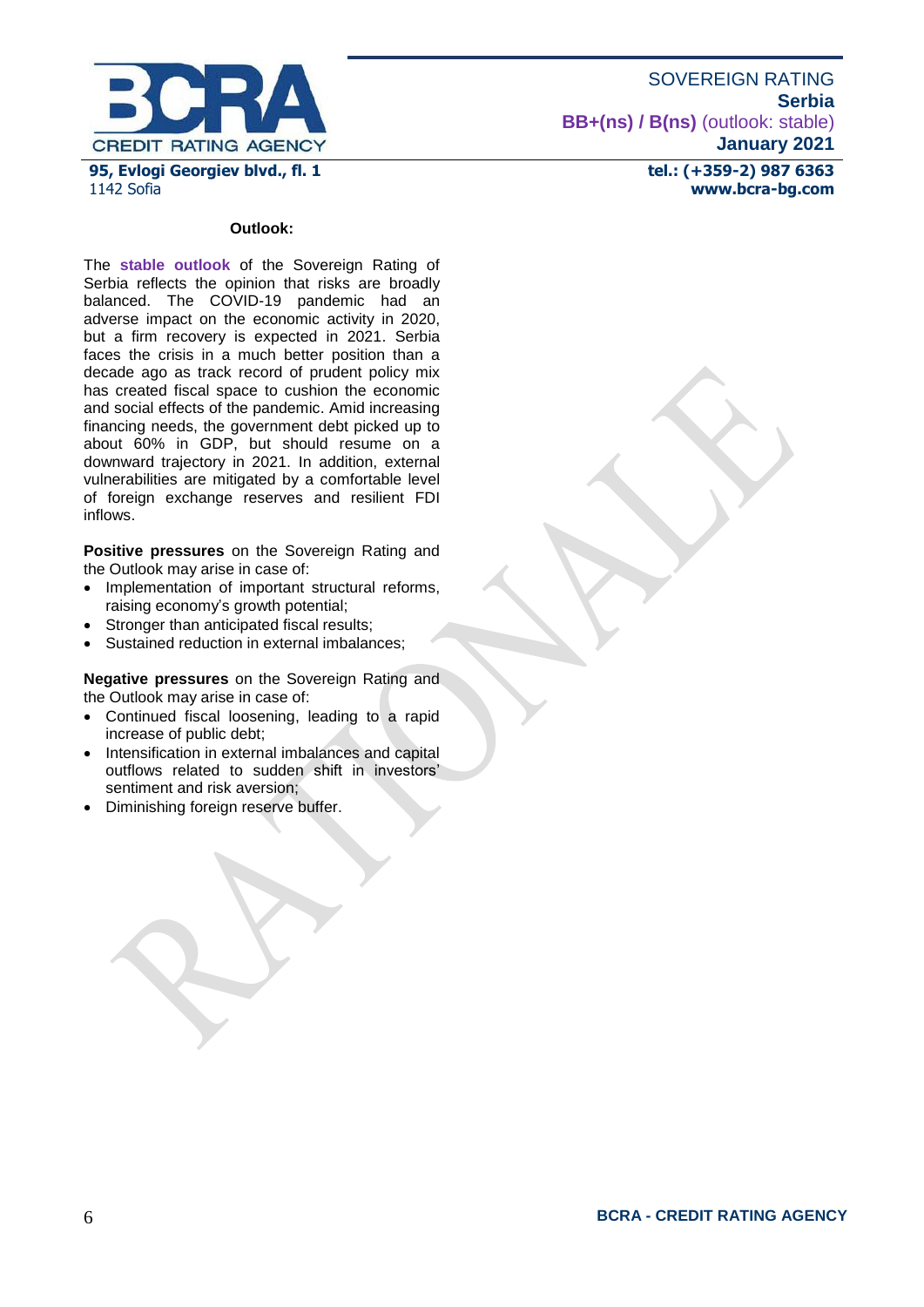

# **Regulatory announcements**

### **Rating initiative:**

### **This rating is unsolicited**

| <b>Unsolicited sovereign rating</b>                       |     |
|-----------------------------------------------------------|-----|
| With Rated Entity or Related Third Party<br>Participation | NO. |
| With Access to Internal Documents                         | NO. |
| With Access to Management                                 | NΟ  |

The complete version of BCRA's policy on unsolicited credit/sovereign ratings can be downloaded through the following link:

[https://www.bcra-bg.com/files/policy\\_unsolicited\\_rating\\_en.pdf](https://www.bcra-bg.com/files/policy_unsolicited_rating_en.pdf)

# **Clarifying Notes**

There may be some differences in the stated values and changes in the analysed indicators due to the conversion of those values in another currency (namely in EUR). The used exchange rate is the publically announced by the National Bank of Republic of Serbia as the average value for the corresponding period (i.e. yearly, quarterly and monthly). There may also be some differences stemming from using average values for the period rather than end-period values. The cited growth rates in the current report are based on changes in national currency, except for data recorded in EUR (i.e. Balance of payments, External debt, Net international investment position). The data on which the current report is based includes the public data available until the end of 2020, with some exceptions, for which data is released more frequently.

# **tel.: (+359-2) 987 6363 www.bcra-bg.com**

### **Summary of the minutes of the Rating Committee:**

On January 6, 2021, the Rating Committee of BCRA – CREDIT RATING AGENCY (BCRA) had a session, on which the **Report regarding the confirmation of the unsolicited sovereign rating of Serbia** was discussed**.** The session was headed by Dr Kiril Grigorov - chairmen of the Rating Committee.

The members of the **Rating Committee** reviewed numerous qualitative and quantitative risk factors included in the **Sovereign Rating Model** and analysed in the **Credit Rating Report** in accordance **Methodology.**

Key points discussed included: 1) domestic politics; 2) macroeconomic fundamentals and growth prospects; 3) external metrics and reserves adequacy; 4) fiscal and monetary measures in respond to the crisis; 4) public debt sustainability, and 5) banking system developments.

**The sovereign ratings and the related outlook have been confirmed based on the above discussion.**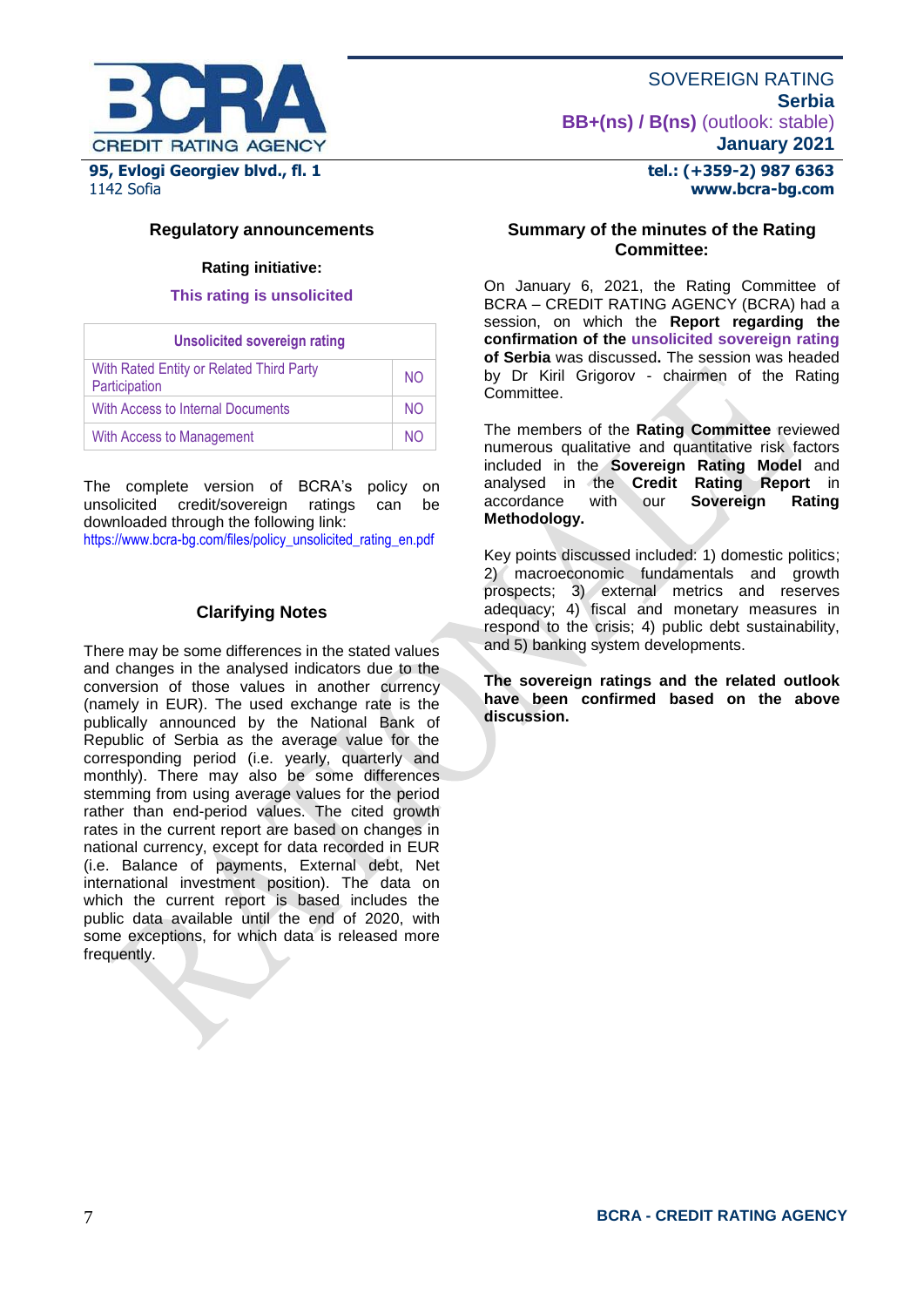

**95, Evlogi Georgiev blvd., fl. 1** 1142 Sofia

### **tel.: (+359-2) 987 6363 www.bcra-bg.com**

# **Tables:**

| Country                   | Development classification                                 |
|---------------------------|------------------------------------------------------------|
| <b>Republic of Serbia</b> | <b>Emerging and Developing Europe (IMF classification)</b> |

| <b>MAIN MACROECONOMIC INDICATORS</b>           |                |                |          |          |          |          |          |  |
|------------------------------------------------|----------------|----------------|----------|----------|----------|----------|----------|--|
|                                                | 2020<br>$I-IX$ | 2019<br>$I-IX$ | 2019     | 2018     | 2017     | 2016     | 2015     |  |
| GDP, current prices (EUR mln)                  | 33 750         | 33 452         | 45 970   | 42 892   | 39 235   | 36 779   | 35 740   |  |
| Final consumption                              | 29 29 7        | 28 5 89        | 39 019   | 36 875   | 34 138   | 31 905   | 31 580   |  |
| Gross fixed capital formation                  | 6915           | 7 1 1 8        | 10 334   | 8596     | 6959     | 6 2 7 4  | 6 0 6 5  |  |
| Inventories                                    | 571            | 853            | 1 2 0 7  | 1 1 2 1  | 721      | 375      | 611      |  |
| Net exports                                    | $-3033$        | $-3109$        | -4 589   | $-3700$  | $-2584$  | $-1775$  | $-2517$  |  |
| Exports of goods and services                  | 15 938         | 17 299         | 23 4 68  | 21 633   | 19803    | 17 844   | 16 14 6  |  |
| Imports of goods and services                  | 18 971         | 20 407         | 28 057   | 25 3 32  | 22 386   | 19619    | 18 663   |  |
| Real GDP growth (%)                            | $-0.9$         | 3.5            | 4.2      | 4.5      | 2.1      | 3.3      | 1.8      |  |
| Average net monthly wage (EUR)                 | 504.2          | 459.4          | 466.0    | 419.8    | 394.7    | 374.4    | 368.0    |  |
| Unemployment rate <sup>1</sup> (%)             | $9.0^*$        | $9.5*$         | 10       | 13       | 14       | 15       | 18       |  |
| GDP per capita (EUR)                           |                |                | 6620     | 6140     | 5590     | 5210     | 5040     |  |
| CPI, annual rate of change, period average (%) | 1.5            | 2.0            | 1.9      | 2.0      | 3.2      | 1.1      | 1.4      |  |
| Average exchange rate RSD/EUR                  | 117.58         | 117.97         | 117.85   | 118.27   | 121.34   | 123.12   | 120.73   |  |
| Average exchange rate RSD/USD                  | 104.67         | 104.95         | 105.28   | 100.28   | 107.50   | 111.29   | 108.85   |  |
| <b>EXTERNAL SECTOR</b>                         |                |                |          |          |          |          |          |  |
|                                                | 2020           | 2019           | 2019     | 2018     | 2017     | 2016     | 2015     |  |
| <b>EUR</b> mln                                 | $I-IX$         | $I-IX$         |          |          |          |          |          |  |
| Current account, net                           | $-1714$        | $-2014$        | $-3161$  | $-2076$  | $-2051$  | $-1075$  | $-1234$  |  |
| Goods                                          | $-3839$        | $-3808$        | $-5623$  | $-5085$  | $-3997$  | $-3119$  | $-3645$  |  |
| Services                                       | 786            | 667            | 1012     | 995      | 966      | 907      | 729      |  |
| Primary income                                 | $-1094$        | $-1729$        | $-2479$  | $-2182$  | $-2533$  | $-2022$  | $-1658$  |  |
| Secondary income                               | 2 4 3 2        | 2856           | 3929     | 4 1 9 7  | 3514     | 3 1 5 9  | 3 3 4 0  |  |
| Net FDI                                        | 1728           | 2 5 8 4        | 3551     | 3 1 5 7  | 2418     | 1899     | 1804     |  |
| Official foreign reserves                      | 13 0 30        | 13 29 5        | 13 378   | 11 262   | 9 9 6 2  | 10 205   | 10 378   |  |
| Gross external debt                            | 30 722         | 28 227         | 28 254   | 26 662   | 25 5 26  | 26 4 94  | 26 234   |  |
| International investment position              | -42 276        | $-39055$       | $-40448$ | $-37555$ | $-35579$ | $-34672$ | $-33877$ |  |
| % of GDP <sup>2</sup>                          |                |                |          |          |          |          |          |  |
| Current account, net                           | $-3.7$         | $-4.5$         | $-6.9$   | $-4.8$   | $-5.2$   | $-2.9$   | $-3.5$   |  |
| Goods                                          | $-8.3$         | $-8.5$         | $-12.2$  | $-11.9$  | $-10.2$  | $-8.5$   | $-10.2$  |  |
| Services                                       | 1.7            | 1.5            | 2.2      | 2.3      | 2.5      | 2.5      | 2.0      |  |
| Primary income                                 | $-2.4$         | $-3.9$         | $-5.4$   | $-5.1$   | $-6.5$   | $-5.5$   | $-4.6$   |  |
| Secondary income                               | 5.3            | 6.4            | 8.5      | 9.8      | 9.0      | 8.6      | 9.3      |  |
| Net FDI                                        | 3.7            | 5.8            | 7.7      | 7.4      | 6.2      | 5.2      | 5.0      |  |
| Official foreign reserves                      | 28.2           | 29.6           | 29.1     | 26.3     | 25.4     | 27.7     | 29.0     |  |
| Gross external debt                            | 66.4           | 62.9           | 61.5     | 62.2     | 65.1     | 72.0     | 73.4     |  |
| International investment position              | $-91.4$        | $-87.0$        | $-88.0$  | $-87.6$  | $-90.7$  | $-94.3$  | $-94.8$  |  |